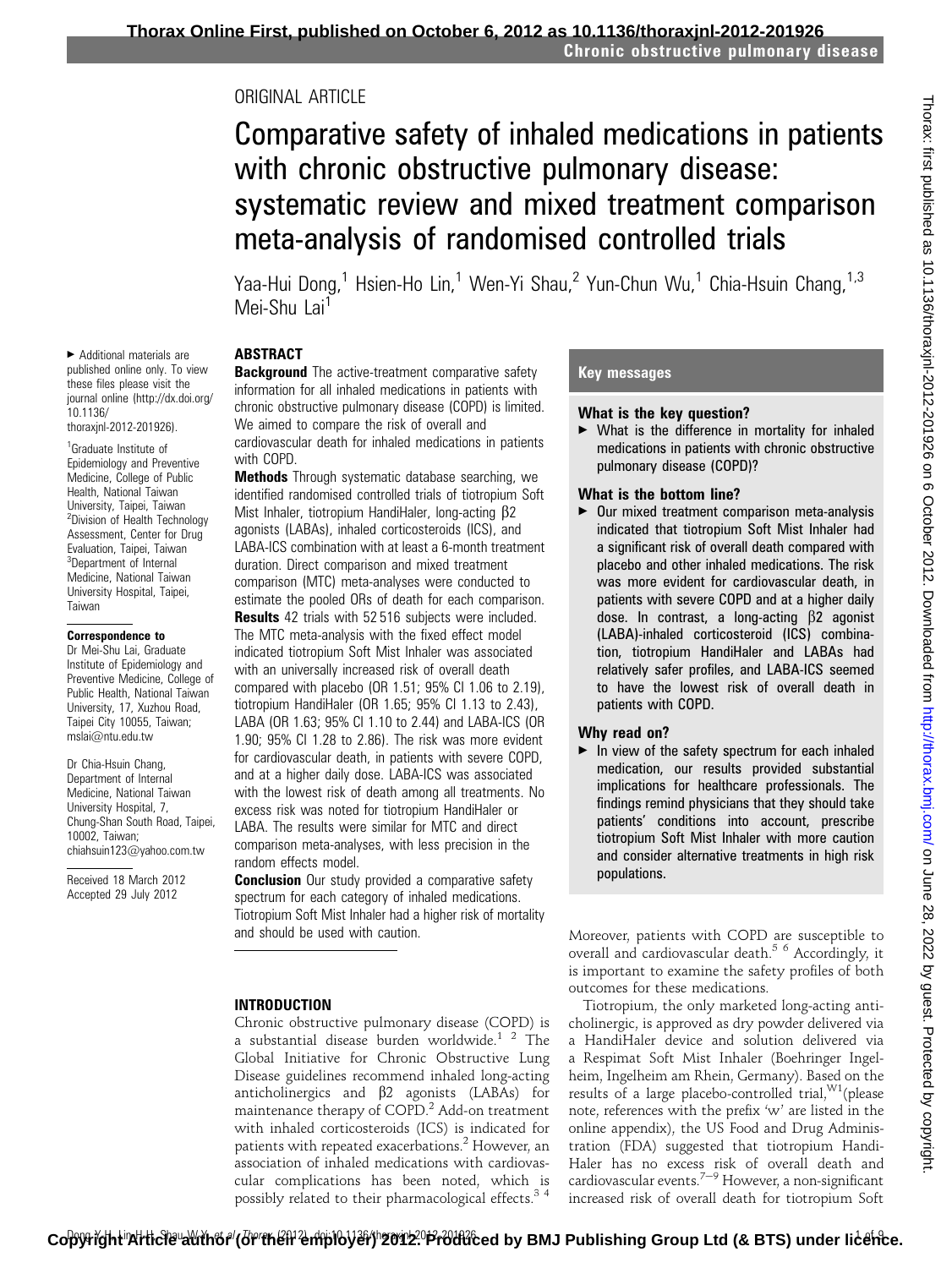Mist Inhaler was noted in placebo-controlled trials,<sup>10 W2 W3</sup> and a nearly 50% increased risk of overall death compared with placebo was reported in a meta-analysis.<sup>11</sup> For LABAs, the US FDA has continually highlighted the increased risk of death in patients with asthma. $^{12}$  1<sup>3</sup> However, safety concerns about LABAs remain inconclusive in patients with COPD in several<br>trials and meta-analyses.<sup>14 15 W4—W7</sup> For LABA-ICS, a marginally non-significant benefit for overall survival was found in a placebo-controlled trial<sup>W8</sup> and a significantly decreased risk of death was observed in several meta-analyses.<sup>14 16</sup>

In view of the current evidence, it is necessary to address some limitations. First, none of the published trials simultaneously compared safety across various inhaled medications. Second, given the limited sample size, the risks of death for inhaled medications are generally undetermined by individual trials. Third, although traditional meta-analyses provide pooled risk estimates with better precision, the estimates are obtained only from direct comparison trials. Consequently, the information on comprehensive comparisons among different inhaled medications is insufficient.

The mixed treatment comparison (MTC) meta-analysis has a unique strength to integrate data from direct and indirect comparisons and facilitate multiple head-to-head comparisons across various treatments.17 To comprehensively compare the risk of mortality for inhaled medications in patients with COPD, we conducted both direct comparison and MTC meta-analyses of randomised controlled trials.

#### **METHODS**

### Data sources and searches

We searched MEDLINE, CINAHL, Cochrane Library and ClinicalTrials.gov from inception to July 2011 (see the online appendix for the detailed search strategy). We examined the bibliographies of eligible trials and systematic review articles for relevant trials. To identify unpublished trials, we searched the manufacturers' clinical trials registers.<sup>18-20</sup> If the outcomes of interest were not available from original articles or the above clinical trials registers, we contacted the authors or searched the US FDA website for additional information.

#### Study selection

The inclusion criteria were randomised, double-blind, active or placebo-controlled trials; patients with COPD of any severity; patients receiving predefined treatments, including tiotropium Soft Mist Inhaler, tiotropium HandiHaler, LABA, LABA-ICS and ICS; trials providing data about overall or cardiovascular death; and trials lasting for 6 months or more. We excluded trials if they included patients with asthma, involved non-predefined treatment arms, and were published only in protocols, in abstracts, or in non-English languages.

#### Outcome measures

The primary outcome was overall death. The secondary outcome was cardiovascular death based on the preferred terms defined by the Medical Dictionary for Regulatory Activities (see the online appendix). $21$ 

#### Data extraction and assessment of risk of bias

Two investigators (YHD (pharmacist) and CHC (physician)) independently evaluated each identified reference and retrieved relevant characteristics from eligible trials. To assess the risk of bias of individual trials, we applied Cochrane's risk of bias tool. We also recorded how adverse events were monitored.<sup>22</sup> Any disagreement was resolved by discussion and consensus (see the online appendix).

#### Statistical analysis

We used the intention-to-treat analysis. A two-sided  $\alpha$  value of 0.05 was defined for statistical significance. The Peto method was applied for the direct comparison meta-analysis of rare events.<sup>23</sup> The Mantel-Haenszel method with the fixed effect model and different continuity correction factors was performed for the sensitivity analysis. $24$  For each pairwise comparison, we estimated the risks of overall and cardiovascular death with the pooled OR and 95% CI. Statistical heterogeneity was evaluated by the  $I^2$  statistic, with a value of 50% or more illustrating a substantial level of heterogeneity. Publication bias was assessed by the funnel plot, the Begg's test and the Egger's test (see the online appendix). $^{2}$ 

The Bayesian Markov chain Monte Carlo methods with fixed and random effects models were used for the MTC metaanalysis (see the online appendix).<sup>17</sup> Results were presented as the OR and 95% credible interval (CrI). For each treatment, we also estimated the probability of overall and cardiovascular death and the probability of being ranked as the riskiest intervention.

We performed subgroup analyses to address the risks of inhaled medications in trials with longer treatment durations (study duration  $\geq$ 1 year) and trials enrolling patients with severe COPD (forced expiratory volume in 1 s (FEV<sub>1</sub>)  $<$  50% of predicted value).<sup>2</sup> A potential dose-response relation of tiotropium Soft Mist Inhaler was examined by stratification analyses by individually comparing  $5 \mu g/day$  and  $10 \mu g/day$  of tiotropium Soft Mist Inhaler with other treatments.

To address the possible trial heterogeneities and misclassification of cardiovascular death, we performed additional analyses. Meta-regression was conducted to adjust for related demographic characteristics (see the online appendix). Sensitivity analyses were performed by excluding trials with the ICS withdrawal design and by restricting the analyses to trials with objective adjudication of cause of death.<sup>25</sup>

STATA V.9.0 (StataCorp) and WinBUGS V.1.4.3 (MRC Biostatistics Unit, Cambridge, UK) was used for direct comparison and MTC meta-analyses, respectively. The WinBUGS code is shown in the online appendix. The predefined protocol is available from the authors on request.

#### RESULTS Eligible trials

## A total of 42 eligible trials reporting on overall death  $W1-W44$  and 31 trials reporting on cardiovascular death<sup>W1-W3</sup> W5 W6 W8-W12 w15 w17–w23 w25 w27–w44 were included in the meta-analysis

(online appendix and figure 1).

These 42 trials enrolled 52 516 subjects, with similar characteristics across trials with different treatments (64 years of age, 73% men, 37% current smokers, 1 year study duration, and 44% of predicted value in  $FEV<sub>1</sub>$ ). However, more subjects combined LABA or ICS use at baseline in tiotropium Soft Mist Inhaler and HandiHaler trials (table 1 and online tables S1 and S2).

## Assessment of risk of bias of included studies

All 42 trials were randomised, double-blind, with 24 trials addressing adequate randomisation procedures. Forty-one trials stated the withdrawal rate, which varied across trials and treatment groups (with the lowest value of 17% in the tiotropium Soft Mist Inhaler group and the highest values of 33% in the ICS and placebo groups). Twenty-eight trials described the fraction of lost to follow-up, which was relatively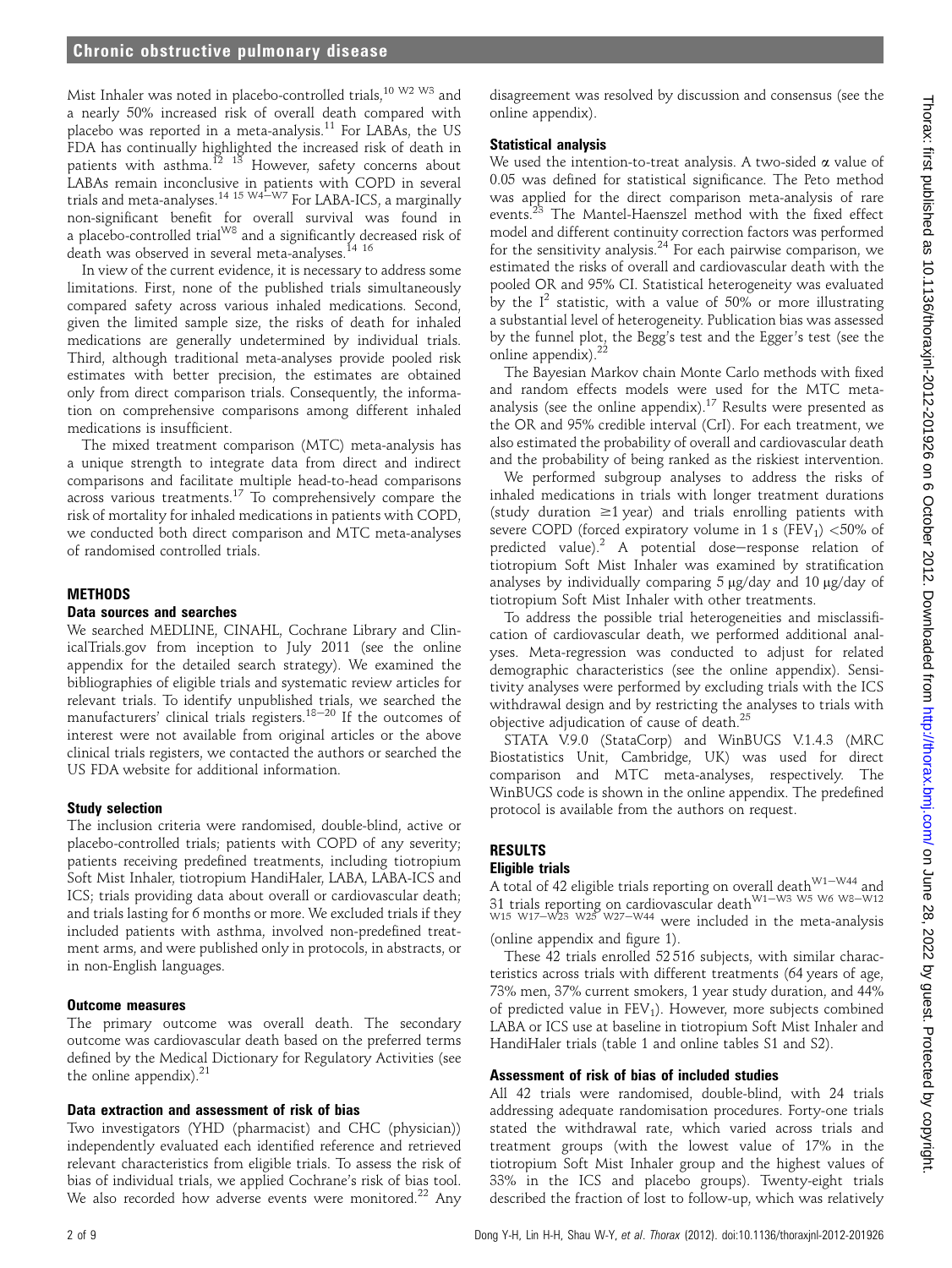Figure 1 Flow diagram of the search process. \*The number of references identified through each database was 731 (MEDLINE), 9 (CINAHL), 1464 (Cochrane) and 40 (ClinicalTrials.gov). +References were identified through bibliographies of eligible trials and systematic review articles and the clinical study registers of pharmaceutical companies.  $#$ References were usually excluded for more than one reason. ICS, inhaled corticosteroid; LABA, long-acting  $\beta$ 2 agonist; TIO-HH, tiotropium dry powder delivered via HandiHaler; TIO-SMI,

tiotropium solution delivered via Resipmat Soft Mist Inhaler.



Chronic obstructive pulmonary disease

low and less variant across different treatment groups (table 1 and online tables S2 and S3). Practice of adverse event monitoring was heterogeneous across trials, with six trials (25 533 subjects) describing objective adjudication of cause of death (online table S3).

#### Direct comparison meta-analysis

Figure 2 displays the network of each pairwise comparison. Statistical heterogeneity was minimal, with the exception of tiotropium HandiHaler versus LABA for overall death  $(I^2=59.4\%)$ .

|  | Table 1 Summary of trial characteristics and patient characteristics at baseline. Figures are means (ranges) |  |  |  |
|--|--------------------------------------------------------------------------------------------------------------|--|--|--|

|                          | Age<br>(years)                           | Men (%) | Current<br>smokers (%)                                                 | Study<br>duration<br>(years) | <b>FEV</b> , (% of<br>predicted<br>value)     | Subiects with<br>concomitant<br>use of LABA $(\%)$                                                                                                               | Subjects with<br>concomitant<br>use of $ICS$ $%$ | Withdrawal<br>rate $(\%)$                         | Lost to<br>follow-up (%) |
|--------------------------|------------------------------------------|---------|------------------------------------------------------------------------|------------------------------|-----------------------------------------------|------------------------------------------------------------------------------------------------------------------------------------------------------------------|--------------------------------------------------|---------------------------------------------------|--------------------------|
| Total $(N=42)$           | $64.0(52.4 - 67.9)$ 73.2 (4.5 $-98.5$ )  |         | $37.1(21.7-100)$                                                       |                              | $1.2(0.5-4)$ 44.4 (34.4-86.6) 33.3 (3.0-60.1) |                                                                                                                                                                  | $47.3(14.0 - 83.2)$ $27.9(0.8 - 59.0)$           |                                                   | $1.5(0.0-8.6)$           |
| Stratified by treatment* |                                          |         |                                                                        |                              |                                               |                                                                                                                                                                  |                                                  |                                                   |                          |
|                          |                                          |         | TIO-SMI (n=3) 64.9 (64.8-65.0) 76.4 (74.2-77.5) 36.0 (35.8-36.3) 1 (-) |                              |                                               | 45.5 (45.3–46.0) 41.5 (29.7–53.4) 54.9 (53.7–56.1) 17.1 (16.0–20.4) 1.3 (1.1–1.7)                                                                                |                                                  |                                                   |                          |
|                          |                                          |         |                                                                        |                              |                                               | TIO-HH (n=12) 64.4 (62.9-67.9) 77.0 (56.5-98.5) 33.2 (24.1-58.4) 1.2 (0.5-4) 45.3 (34.4-50.0) 42.5 (17.5-53.8) 59.1 (42.4-75.3) 24.3 (14.7-42.0) 1.1 (0.2-2.1)   |                                                  |                                                   |                          |
| LABA $(n=19)$            |                                          |         | 63.7 (60.0-65.7) 72.0 (54.0-80.6) 39.3 (34.5-55.0) 1 (0.5-3)           |                              |                                               | $43.9(36.0 - 53.8)27.0(3.0 - 54.5)$                                                                                                                              |                                                  | $37.3$ (14.0-57.0) 25.2 (10.0-43.5) 1.1 (0.4-3.0) |                          |
| LABA-ICS<br>$(n=17)$     |                                          |         |                                                                        |                              |                                               | $64.3(63.2-66.2)$ 72.2 $(54.0-89.2)$ 36.5 $(21.7-50.8)$ 1.2 $(0.5-3)$ 40.5 $(36.0-47.8)$ 26.8 $(3.0-54.5)$ 34.6 $(14.0-54.3)$ 26.8 $(12.2-39.0)$ 1.8 $(0.0-2.5)$ |                                                  |                                                   |                          |
| ICS $(n=16)$             | $63.3(52.4 - 67.4)$ 69.5 $(4.5 - 84.5)$  |         | 45.8 (27.5-100)                                                        |                              | $1.5(0.5-4)$ 44.0 (36.0-86.6) 29.1 (8.5-56.0) |                                                                                                                                                                  | 44.0 $(19.8 - 83.2)$ 33.5 $(0.8 - 43.8)$         |                                                   | $2.0(0.0-8.6)$           |
| $PL (n=34)$              | 64.1 $(52.4 - 67.9)$ 73.2 $(4.5 - 98.5)$ |         | $34.9(21.7-100)$ 1.2 (0.5-4) 44.1 (34.4-86.6) 34.2 (8.5-60.1)          |                              |                                               |                                                                                                                                                                  | $52.3(19.8-83.2)33.3(0.8-59.0)$                  |                                                   | $2.0(0.0 - 6.8)$         |

'N' and 'n' represent the number of trials included in the meta-analysis and with each treatment, respectively.

\*The variables of age, proportion of men, percentage of current smokers, study duration, FEV1% of predicted value, and percentage of subjects with concomitant use of LABA or ICS were calculated by trials of individual treatments. The variables of withdrawal rate and lost to follow-up were calculated by treatment groups.

FEV<sub>1</sub>, forced expiratory volume in 1 s; ICS, inhaled corticosteroid; LABA, long-acting  $\beta$ 2 agonist; PL, placebo; TIO-HH, tiotropium dry powder delivered via HandiHaler; TIO-SMI, tiotropium solution delivered via Resipmat Soft Mist Inhaler.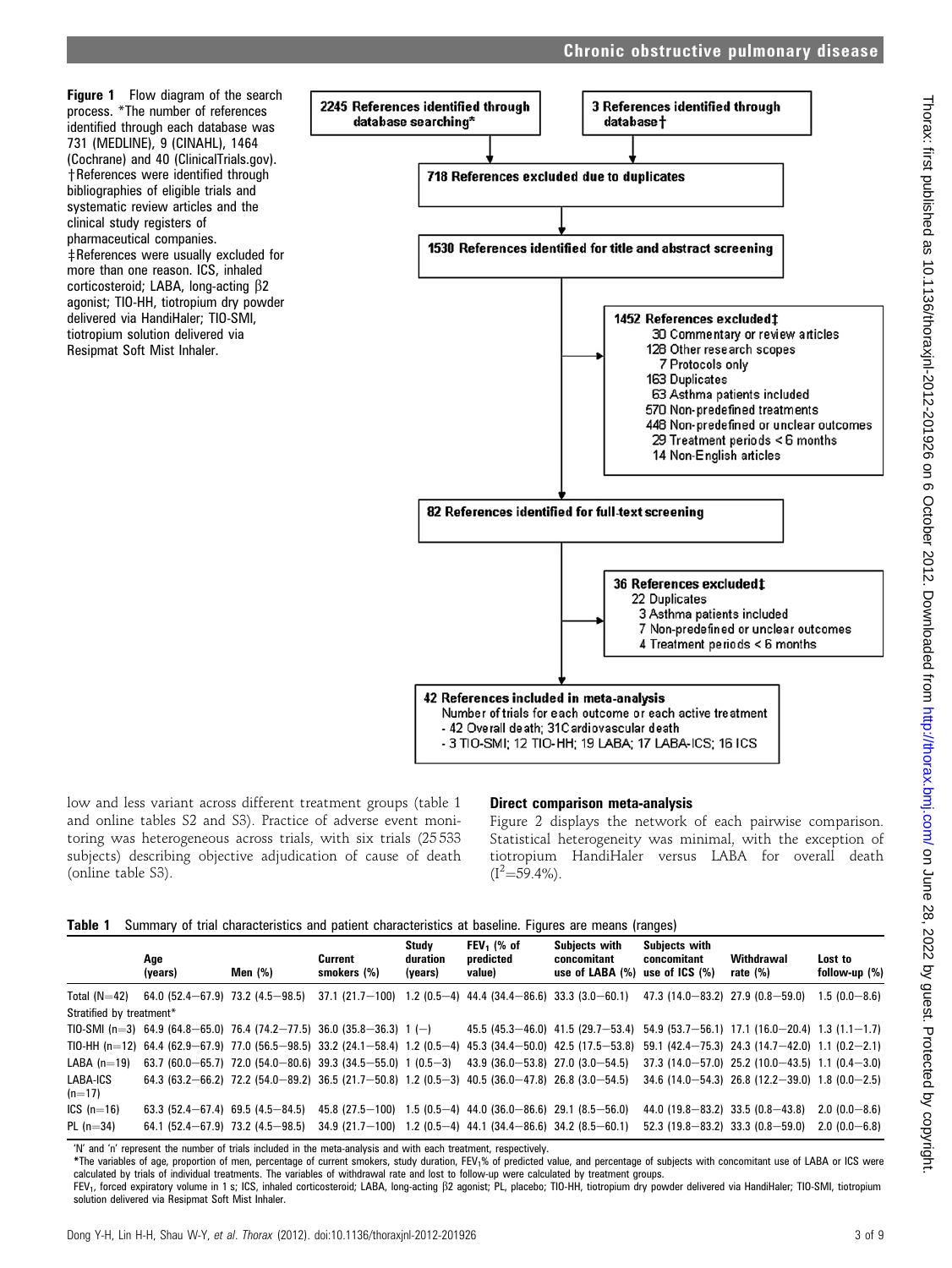

Figure 2 Network of comparisons included in meta-analysis. A. Overall death:  $N = 42$ . B. Cardiovascular death:  $N = 31$ . The denotation of 'N' and 'n' represented number of trials reporting on each outcome and with each direct pairwise comparison, respectively. Statistical heterogeneity was represented as the  $I^2$  value. ICS, inhaled corticosteroid; LABA, longacting b2 agonist; PL, placebo; TIO-HH, tiotropium dry powder delivered via HandiHaler; TIO-SMI, TIO-HH, tiotropium dry powder delivered via HandiHaler.

The results of the direct comparison meta-analysis are summarised in table 2. For overall death and in comparison with placebo, tiotropium Soft Mist Inhaler was associated with a significantly increased risk (OR 1.49; 95% CI 1.05 to 2.11) whereas LABA-ICS showed a survival benefit (OR 0.81; 95% CI 0.67 to 0.98). Tiotropium HandiHaler, LABA and ICS had no excess risks. Among the active treatment comparisons, tiotropium HandiHaler posed a significantly higher risk than LABA-ICS (OR 1.81; 95% CI 1.07 to 3.05) based on one trial result while LABA-ICS showed a significantly decreased risk over ICS (OR 0.78; 95% CI 0.64 to 0.94). For cardiovascular death and in comparison with placebo, tiotropium Soft Mist Inhaler displayed a more pronounced risk (OR 1.96; 95% CI 1.07 to 3.60) while LABA was associated with a significantly decreased risk (OR 0.67; 95% CI 0.48 to 0.95). No significant difference was observed among other comparisons. The results of the Peto method were similar to those of the Mantel-Haenszel method (online table S4). Publication bias was not detected by the funnel plot, the Begg's test or the Egger's test (online figure S1).

## MTC meta-analysis

The results of the MTC meta-analysis are listed in table 2. For overall death and in the fixed effect model, patients using

tiotropium Soft Mist Inhaler had universally increased risks compared with those receiving placebo (OR 1.51; 95% CrI 1.06 to 2.19) or those using tiotropium HandiHaler (OR 1.65; 95% CrI 1.13 to 2.43), LABA (OR 1.63; 95% CrI 1.10 to 2.44) and LABA-ICS (OR 1.90; 95% CrI 1.28 to 2.86). In contrast, LABA-ICS demonstrated a beneficial profile versus placebo (OR 0.80; 95% CrI 0.67 to 0.94) or ICS (OR 0.77; 95% CrI 0.64 to 0.93). For cardiovascular death, tiotropium Soft Mist Inhaler had a more apparent risk compared with placebo (OR 2.07; 95% CrI 1.09 to 4.16), tiotropium HandiHaler (OR 2.38; 95% CrI 1.20 to 4.99), LABA (OR 3.04; 95% CrI 1.48 to 6.55), LABA-ICS (OR 2.79; 95% CrI 1.37 to 6.02) and ICS (OR 2.39; 95% CrI 1.18 to 5.12). In contrast, LABA had a decreased risk versus placebo (OR 0.68; 95% CrI 0.50 to 0.93). In the random effects model, tiotropium Soft Mist Inhaler consistently demonstrated an increased risk of overall death versus any comparators, and showed an increased risk of cardiovascular death versus LABA-ICS. Between direct comparison and MTC meta-analyses, the direction in OR was identical for each comparison. The difference in OR was also minimal (within 10%), with the exception of tiotropium HandiHaler versus LABA or LABA-ICS (over 30%).

Among all the treatments, tiotropium Soft Mist Inhaler had the highest probability of overall and cardiovascular death (8% and 3.5%, respectively), with an approximate probability of 95% of being ranked as the riskiest treatment. In contrast, LABA-ICS had the lowest probability of overall death (4.5%), with a probability of 0% of being ranked as the riskiest treatment (table 3).

The analyses restricted to trials with longer treatment duration and trials enrolling patients with severe COPD showed similar results to the main analysis, although the risk of cardiovascular death associated with tiotropium Soft Mist Inhaler was slightly higher for patients with severe COPD using the fixed effect model (table 4). Three tiotropium Soft Mist Inhaler trials included a group treated with 5 µg/day and two included a group treated with 10 µg/day. Use of 10 µg/day tiotropium Soft Mist Inhaler tended to be associated with a higher risk of overall death against all comparators, although the risks of cardiovascular death were irrespective of the dose of tiotropium (figure 3).

The MTC meta-regression adjusting for demographic characteristics did not substantially change the increased risk for tiotropium Soft Mist Inhaler versus other treatments (online tables S5 and S6). The sensitivity analyses which excluded trials with the ICS withdrawal design and restricted trials with objective adjudication of cause of death yielded similar results to the main analysis (online tables S7 and S8).

## **DISCUSSION**

This study demonstrated that tiotropium Soft Mist Inhaler was associated with higher risks of overall and cardiovascular death compared with placebo and other inhaled medications, with a potential dose-response effect on overall death. The risk of cardiovascular death associated with tiotropium Soft Mist Inhaler was also higher for patients with severe COPD, although this may simply be because more severe comorbidities impair cardiovascular systems. Instead, LABA-ICS was associated with the lowest risk of overall death. No excess risk was noted for tiotropium HandiHaler or LABA. In contrast with the Global Initiative for Chronic Obstructive Lung Disease guidelines recommending tiotropium or LABA as first-line maintenance therapy, our study highlighted the potential harm of tiotropium Soft Mist Inhaler. This finding should be weighed against other risks and benefits for individual treatments and allows a revision of the recommendations for management of COPD.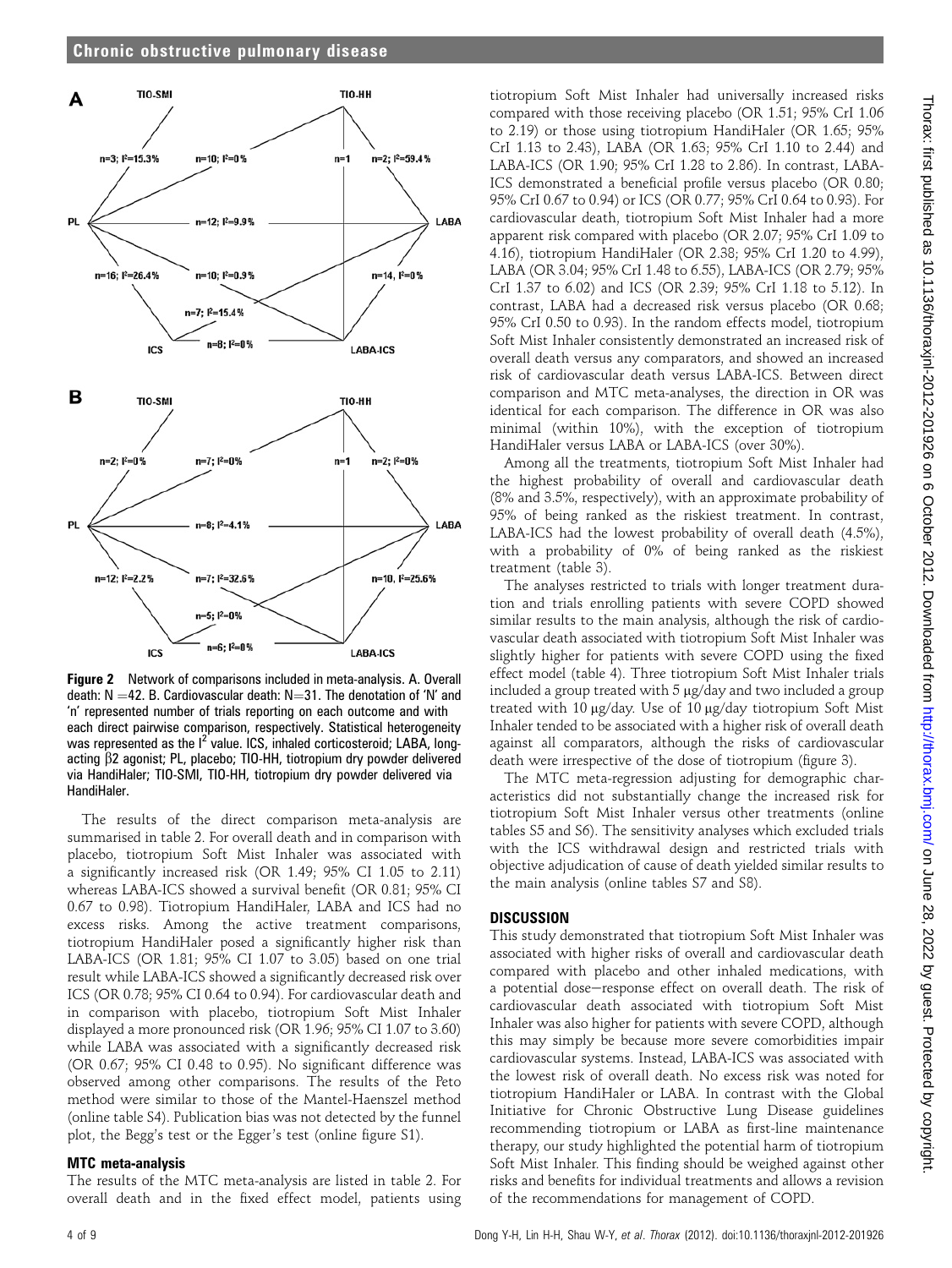Table 2 Risk of overall death and cardiovascular death for each pairwise comparison from the direct comparison and MTC meta-analyses

|             | Overall death $(N=42)$                       |                                         |                                           | Cardiovascular death $(N = 31)$              |                                         |                                           |
|-------------|----------------------------------------------|-----------------------------------------|-------------------------------------------|----------------------------------------------|-----------------------------------------|-------------------------------------------|
| Comparison  | <b>Direct comparison</b><br>Peto OR (95% CI) | <b>MTC</b> fixed effect<br>OR (95% Crl) | <b>MTC</b> random<br>effects OR (95% Crl) | <b>Direct comparison</b><br>Peto OR (95% CI) | <b>MTC</b> fixed effect<br>OR (95% Crl) | <b>MTC</b> random<br>effects OR (95% Crl) |
| TIO-SMI vs  |                                              |                                         |                                           |                                              |                                         |                                           |
| TIO-HH      | $\qquad \qquad -$                            | 1.65 $(1.13$ to 2.43)                   | 1.66 (1.04 to 2.75)                       |                                              | 2.38 (1.20 to 4.99)                     | 2.18 (0.73 to 6.48)                       |
| LABA        |                                              | 1.63 (1.10 to 2.44)                     | 1.61 $(1.002 \text{ to } 2.66)$           |                                              | $3.04$ (1.48 to 6.55)                   | $2.80$ (0.91 to 8.52)                     |
| LABA-ICS    | $\qquad \qquad -$                            | 1.90 (1.28 to 2.86)                     | 1.93 (1.20 to 3.24)                       |                                              | 2.79 (1.37 to 6.02)                     | 3.00 (1.08 to 9.95)                       |
| ICS         | —                                            | 1.47 (0.99 to 2.21)                     | $1.55$ (0.96 to 2.65)                     |                                              | 2.39 (1.18 to 5.12)                     | 2.31 (0.76 to 7.15)                       |
| PL          | 1.49 $(1.05$ to 2.11)                        | 1.51 (1.06 to 2.19)                     | 1.54 (1.01 to 2.43)                       | 1.96 (1.07 to 3.60)                          | 2.07 (1.09 to 4.16)                     | $2.18$ (0.91 to 6.19)                     |
| TIO-HH vs   |                                              |                                         |                                           |                                              |                                         |                                           |
| LABA        | $0.76$ (0.55 to 1.06)                        | $0.99$ (0.83 to 1.19)                   | 0.97 (0.74 to 1.26)                       | 1.24 $(0.49 \text{ to } 3.12)$               | 1.27 (0.88 to 1.87)                     | 1.29 (0.67 to 2.41)                       |
| LABA-ICS*   | 1.81 (1.07 to 3.05)                          | 1.16 (0.95 to 1.41)                     | $1.16$ (0.88 to 1.55)                     | 2.05 (0.97 to 4.34)                          | $1.17$ (0.81 to 1.69)                   | 1.37 (0.77 to 2.92)                       |
| ICS         |                                              | 0.89 (0.73 to 1.09)                     | $0.93$ (0.71 to 1.31)                     |                                              | 1.00 (0.69 to 1.46)                     | 1.06 (0.52 to 2.20)                       |
| <b>PL</b>   | $0.93$ (0.81 to 1.07)                        | 0.92 (0.81 to 1.05)                     | $0.93$ (0.75 to 1.17)                     | $0.81$ (0.61 to 1.06)                        | $0.87$ (0.67 to 1.13)                   | $1.00$ (0.64 to 1.89)                     |
| LABA vs     |                                              |                                         |                                           |                                              |                                         |                                           |
| LABA-ICS    | 1.10 (0.91 to 1.32)                          | 1.17 (0.98 to 1.39)                     | 1.20 (0.95 to 1.54)                       | $0.84$ (0.59 to 1.20)                        | $0.92$ (0.65 to 1.29)                   | $1.07$ (0.64 to 2.16)                     |
| ICS         | 0.86 (0.71 to 1.04)                          | $0.90$ (0.76 to 1.07)                   | $0.95$ (0.75 to 1.32)                     | $0.73$ (0.50 to 1.07)                        | $0.79$ (0.56 to 1.11)                   | 0.82 (0.44 to 1.64)                       |
| <b>PL</b>   | 0.90 (0.75 to 1.08)                          | 0.93 (0.79 to 1.09)                     | 0.95 (0.77 to 1.23)                       | $0.67$ (0.48 to 0.95)                        | $0.68$ (0.50 to 0.93)                   | $0.78$ (0.48 to 1.55)                     |
| LABA-ICS vs |                                              |                                         |                                           |                                              |                                         |                                           |
| ICS         | $0.78$ (0.64 to 0.94)                        | $0.77$ (0.64 to 0.93)                   | $0.80$ (0.62 to 1.03)                     | $0.97$ (0.68 to 1.39)                        | $0.85$ (0.61 to 1.20)                   | $0.77$ (0.36 to 1.38)                     |
| <b>PL</b>   | $0.81$ (0.67 to 0.98)                        | $0.80$ (0.67 to 0.94)                   | 0.80 (0.67 to 1.09)                       | $0.81$ (0.58 to 1.14)                        | $0.74$ (0.54 to 1.01)                   | $0.73$ (0.41 to 1.30)                     |
| ICS vs      |                                              |                                         |                                           |                                              |                                         |                                           |
| PL.         | $1.01$ (0.86 to 1.20)                        | 1.03 (0.88 to 1.21)                     | 1.00 (0.76 to 1.23)                       | $0.88$ (0.64 to 1.20)                        | $0.87$ (0.64 to 1.17)                   | $0.94$ (0.57 to 1.85)                     |

'N' represents the number of trials reporting on each outcome.

\*Only one trial with the direct comparison of tiotropium HandHaler and LABA-ICS for the analysis.

CrI, credible interval; ICS, inhaled corticosteroid; LABA, long-acting  $\beta$ 2 agonist; MTC, mixed treatment comparison; PL, placebo; TIO-HH, tiotropium dry powder delivered via HandiHaler; TIO-SMI, tiotropium solution delivered via Resipmat Soft Mist Inhaler.

#### Strengths of this study

This study compared different formulations of tiotropium and different categories of inhaled medications. Given that inhaled pharmacological treatment is the cornerstone of management of COPD, the question for physicians is not whether one drug should be prescribed but rather which one to choose. Our approach accordingly addressed the practical challenge and provided information for making treatment decisions. In addition, compared with previous meta-analyses,  $14-16$  21 26-28 W45 we included more trials, including a large comparative trial of inhaled long-acting bronchodilators. $W^{20}$  This amplified the sample size of the study and enabled us to make more precise estimates. Furthermore, our subgroup and stratification analyses facilitated special populations or scenarios to be identified that require more caution when using tiotropium Soft Mist Inhaler.

#### Safety of tiotropium Soft Mist Inhaler

A recent meta-analysis reported that tiotropium Soft Mist Inhaler had an increased risk of overall death (risk ratio 1.52; 95% CI 1.06 to 2.16) and cardiovascular death (risk ratio 2.05; 95% CI 1.06 to 3.99) versus placebo.<sup>11</sup> Our study further highlighted safety concerns of tiotropium Soft Mist Inhaler versus other active treatments. Some possible mechanisms have been proposed. One is that use of tiotropium Soft Mist Inhaler could yield higher systematic drug exposure compared with tiotropium HandiHaler,29 although this was not observed in Japanese research.<sup>30</sup> Evidence also suggested that patients receiving a higher dose of tiotropium Soft Mist Inhaler had higher peak concentrations.<sup>29</sup> Another mechanism is the potential effect of underlying rhythm disorders on mortality. Data suggested that the elevated risks of tiotropium Soft Mist

Table 3 Probability of overall death and cardiovascular death and probability of being ranked as the riskiest intervention for each treatment from the MTC meta-analysis

|                  | Overall death $(N=42)$            |                       |                        |                                                | Cardiovascular death $(N = 31)$   |                       |                        |                                                |
|------------------|-----------------------------------|-----------------------|------------------------|------------------------------------------------|-----------------------------------|-----------------------|------------------------|------------------------------------------------|
|                  | Probability of death, % (95% Crl) |                       | intervention, %        | Probability of being<br>ranked as the riskiest | Probability of death, % (95% Crl) |                       | intervention, %        | Probability of being<br>ranked as the riskiest |
| <b>Treatment</b> | <b>Fixed effect</b>               | <b>Random effects</b> | <b>Fixed</b><br>effect | <b>Random</b><br>effects                       | <b>Fixed effect</b>               | <b>Random effects</b> | <b>Fixed</b><br>effect | <b>Random</b><br>effects                       |
| TIO-SMI          | 8.26 (2.55 to 23.61)              | 8.32 (2.51 to 24.46)  | 96.94                  | 94.61                                          | 3.63 (0.98 to 12.82)              | 3.83 (0.90 to 15.63)  | 98.34                  | 89.49                                          |
| TIO-HH           | 5.19 (1.64 to 15.16)              | 5.18 (1.62 to 15.40)  | 0.08                   | 0.79                                           | 1.56 (0.47 to 4.98)               | 1.79 (0.51 to 6.29)   | 0.27                   | 4.74                                           |
| LABA             | 5.26 (1.65 to 15.38)              | 5.34 (1.65 to 16.03)  | 0.15                   | l.30                                           | 1.22 (0.37 to 4.00)               | 1.40 (0.39 to 5.07)   | 0.01                   | 1.04                                           |
| LABA-ICS         | 4.52 (1.41 to 13.45)              | 4.50 (1.39 to 13.56)  | 0.00                   | 0.06                                           | 1.33 (0.40 to 4.32)               | 1.29 (0.35 to 4.48)   | 0.04                   | 0.31                                           |
| ICS              | 5.78 (1.82 to 16.73)              | 5.52 (1.72 to 16.33)  | 2.50                   | 2.57                                           | 1.55 (0.47 to 5.05)               | 1.70 (0.47 to 6.03)   | 0.45                   | 3.60                                           |
| PL               | 5.62 (1.79 to 16.23)              | 5.57 (1.77 to 16.26)  | 0.33                   | 0.67                                           | 1.78 (0.56 to 5.56)               | 1.77 (0.55 to 5.49)   | 0.91                   | 0.82                                           |

'N' represents the number of trials reporting on each outcome.

CrI, credible interval ICS, inhaled corticosteroid; LABA, long-acting  $\beta$ 2 agonist; MTC, mixed treatment comparison; PL, placebo; TIO-HH, tiotropium dry powder delivered via HandiHaler; TIO-SMI, tiotropium solution delivered via Resipmat Soft Mist Inhaler.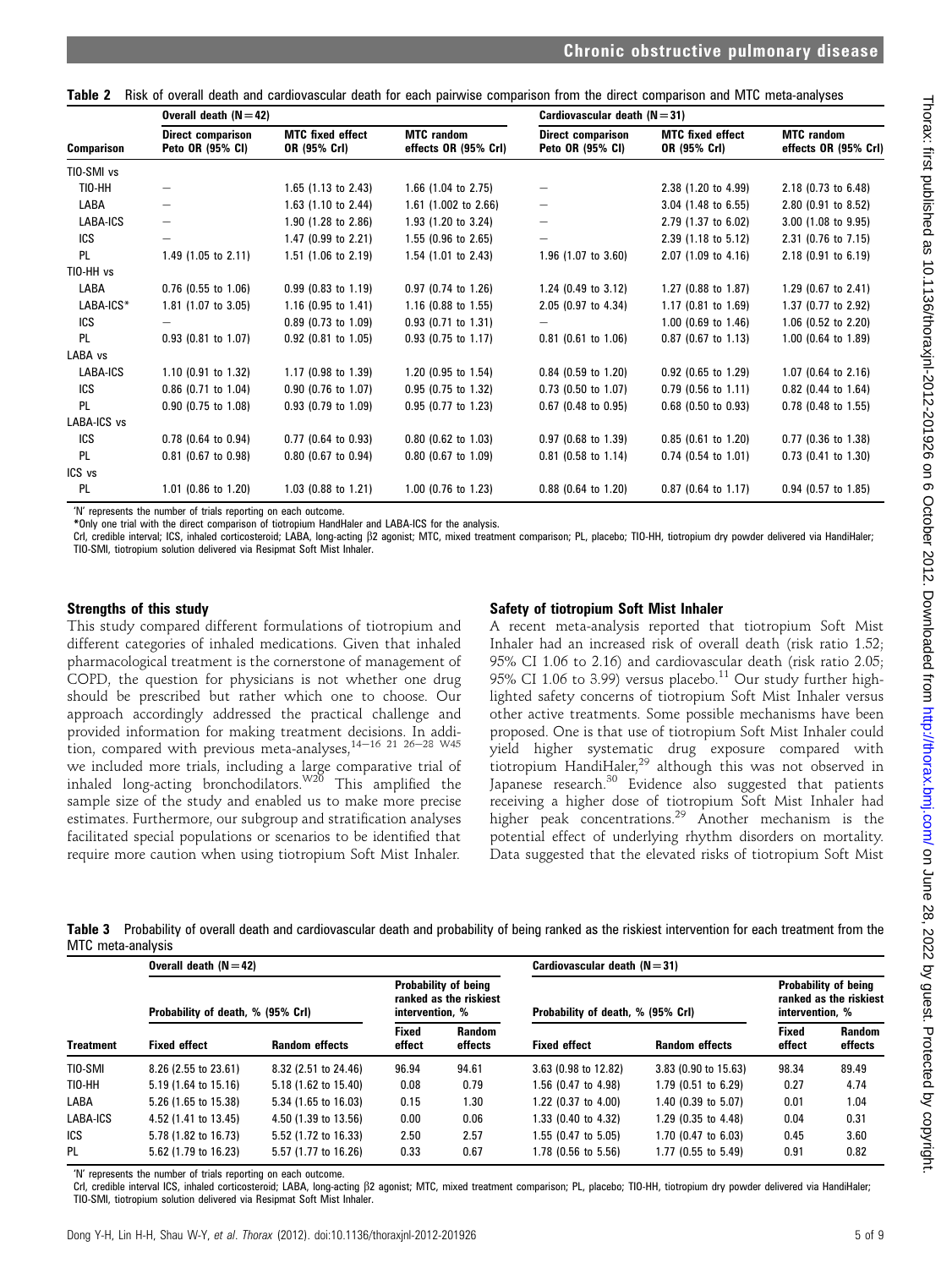| <b>Chronic obstructive pulmonary disease</b> |  |
|----------------------------------------------|--|
|                                              |  |

Table 4 Subgroup analysis for risk of overall death and cardiovascular death for each pairwise comparison from the MTC meta-analysis

Table 4 Subgroup analysis for risk of overall death and cardiovascular death for each pairwise comparison from the MTC meta-analysis

|                                       | Overall death $(N=42)$                |                                                                                                                                                                                                                                                                                                    |                                                  |                                | Cardiovascular death (N = 31)         |                                                                                                                                                                        |                                                 |                                   |
|---------------------------------------|---------------------------------------|----------------------------------------------------------------------------------------------------------------------------------------------------------------------------------------------------------------------------------------------------------------------------------------------------|--------------------------------------------------|--------------------------------|---------------------------------------|------------------------------------------------------------------------------------------------------------------------------------------------------------------------|-------------------------------------------------|-----------------------------------|
|                                       | Study duration $\geq 1$ year (N = 27) |                                                                                                                                                                                                                                                                                                    | $50\%$ predicted value (N $=30$ )<br><b>FEV-</b> |                                | Study duration $\geq 1$ year (N = 18) |                                                                                                                                                                        | FEV <sub>1</sub> < 50% predicted value (N = 22) |                                   |
| Comparison                            | OR (95% Crl)<br><b>Fixed effect</b>   | Random effects<br>DR (95% Crl)                                                                                                                                                                                                                                                                     | OR (95% Crl)<br><b>Fixed effect</b>              | Random effects<br>OR (95% Crl) | OR (95% Crl)<br>Fixed effect          | Random effects<br>OR (95% Crl)                                                                                                                                         | OR (95% Crl)<br>Fixed effect                    | Random effects<br>OR (95% Crl     |
| TIO-SMI vs                            |                                       |                                                                                                                                                                                                                                                                                                    |                                                  |                                |                                       |                                                                                                                                                                        |                                                 |                                   |
| H-SH                                  | .65 $(1.12 \text{ to } 2.43)$         | .65 (0.999 to 2.78)                                                                                                                                                                                                                                                                                | $.64(1.13 \text{ to } 2.43)$                     | .67(1.03 to 2.89)              | 2.39(1.19 to 5.03)                    | 2.04 (0.40 to 8.87)                                                                                                                                                    | 2.42 (1.19 to 5.09)                             | 2.25 (0.75 to 6.80)               |
| LABA                                  | $1.66$ (1.11 to 2.48)                 | $1.66$ (1.01 to 2.80)                                                                                                                                                                                                                                                                              | .63(1.10 to 2.45)                                | 1.65 (1.004 to 2.88)           | 3.14(1.54 to 6.75)                    | 2.82(0.58 to 12.55)                                                                                                                                                    | 3.19(1.54 to 6.86)                              | 3.07 $(1.02 \text{ to } 9.79)$    |
| LABA-ICS                              | $.94(1.30 \text{ to } 2.92)$          | 2.02 (1.22 to 3.47)                                                                                                                                                                                                                                                                                | .90 (1.28 to 2.87                                | .98(1.20 to 3.50)              | 2.78(1.36 to 5.95)                    | 3.11 $(0.71 \text{ to } 16.48)$                                                                                                                                        | 2.86(1.39 to 6.21)                              | 3.19(1.13 to 11.60)               |
| S                                     | .49 (0.999 to 2.22)                   | .58 (0.99 to 2.79)                                                                                                                                                                                                                                                                                 | .45 (0.97 to 2.20)                               | .57(0.96 to 3.10)              | 2.43 (1.20 to 5.19)                   | 2.33 (0.48 to 10.91                                                                                                                                                    | 2.53 (1.22 to 5.50)                             | 2.63 (0.83 to 9.56)               |
|                                       | $.52$ (1.06 to 2.19)                  | $.55(1.02 \text{ to } 2.47)$                                                                                                                                                                                                                                                                       | $.06 \text{ to } 2.20$<br>1.51(1.                | 1.55(1.01 to 2.52)             | 2.07(1.09 to 4.14)                    | 2.28 (0.71 to 9.28)                                                                                                                                                    | 2.07(1.09 to 4.21)                              | 2.19(0.90 to 6.29)                |
| TIO-HH vs                             |                                       |                                                                                                                                                                                                                                                                                                    |                                                  |                                |                                       |                                                                                                                                                                        |                                                 |                                   |
| LABA                                  | $1.01$ (0.84 to 1.21)                 | $1.00$ (0.75 to 1.35)                                                                                                                                                                                                                                                                              | $.83 \text{ to } 1.19$<br>0.99(0.                | 0.99(0.74 to 1.33)             | 1.31(0.89 to 1.94)                    | $1.38$ $(0.53$ to $3.80)$                                                                                                                                              | 1.32(0.90 to 1.93)                              | 1.36 (0.72 to 2.69)               |
| LABA-ICS                              | 1.18 $(0.97 \text{ to } 1.44)$        | 1.21 (0.90 to 1.70)                                                                                                                                                                                                                                                                                | 1.16 (0.95 to $1.42$ )                           | $1.18$ (0.87 to 1.64)          | 1.16(0.80 to 1.69)                    | $.52(0.64 \text{ to } 4.98)$                                                                                                                                           | 1.19(0.82 to 1.72)                              | 1.41 $(0.79$ to 3.25              |
| SJ                                    | $0.90$ $(0.74$ to $1.10)$             | $0.95(0.71 \text{ to } 1.42)$                                                                                                                                                                                                                                                                      | 0.89 (0.72 to 1.09                               | 0.94(0.68 to 1.50)             | 1.01(0.69 to 1.50)                    | $1.14$ (0.40 to 3.72)                                                                                                                                                  | 1.05(0.71 to 1.56)                              | $1.16$ (0.54 to 2.91)             |
| ᇎ                                     | $0.92(0.81 \text{ to } 1.05)$         | $0.93(0.74 \text{ to } 1.24)$                                                                                                                                                                                                                                                                      | $81$ to $1.05$<br>0.92(0.                        | $0.93(0.73 \text{ to} 1.19)$   | 0.86(0.66 to 1.13)                    | 1.10(0.55 to 3.35)                                                                                                                                                     | $0.86$ (0.67 to 1.12)                           | $(0.61 \text{ to } 1.81)$<br>0.97 |
| LABA vs                               |                                       |                                                                                                                                                                                                                                                                                                    |                                                  |                                |                                       |                                                                                                                                                                        |                                                 |                                   |
| LABA-ICS                              | $(0.17)(0.98 \text{ to } 1.40)$       | $1.21$ (0.94 to 1.61)                                                                                                                                                                                                                                                                              | 1.16 (0.98 to 1.39)                              | 1.19 (0.92 to 1.58)            | 0.89(0.62 to 1.26)                    | 1.10(0.53 to 3.08)                                                                                                                                                     | 0.90(0.64 to 1.27)                              | 1.04 $(0.61$ to 2.12              |
| SCI                                   | $0.90$ $(0.75$ to $1.07)$             | $0.95(0.74 \text{ to } 1.35)$                                                                                                                                                                                                                                                                      | $0.89(0.74 \text{ to } 1.07)$                    | 0.95(0.72 to 1.44)             | 0.77(0.54 to 1.11)                    | $0.82$ (0.31 to 2.33)                                                                                                                                                  | $0.79$ (0.56 to 1.14)                           | $0.85(0.44 \text{ to } 1.90)$     |
| ᆮ                                     | $0.92$ (0.78 to 1.07)                 | $0.93$ $(0.73$ to 1.23)                                                                                                                                                                                                                                                                            | $0.93(0.79 \text{ to } 1.09)$                    | 0.94(0.72 to 1.22)             | $0.66$ $(0.47$ to $0.91$              | $0.80(0.40 \text{ to } 2.29)$                                                                                                                                          | 0.65(0.48 to 0.90)                              | $0.71$ (0.42 to 1.36)             |
| LABA-ICS vs                           |                                       |                                                                                                                                                                                                                                                                                                    |                                                  |                                |                                       |                                                                                                                                                                        |                                                 |                                   |
| SCI                                   | $0.77$ (0.64 to 0.92)                 | $0.79$ $(0.60 \text{ to } 1.10)$                                                                                                                                                                                                                                                                   | $0.76$ (0.63 to 0.92)                            | 0.79(0.60 to 1.20)             | 0.87(0.62 to 1.23)                    | $0.76$ $(0.24$ to $1.87)$                                                                                                                                              | $0.88$ $(0.62$ to $1.25)$                       | $0.83$ (0.37 to 1.64)             |
|                                       | $0.78$ (0.66 to 0.93)                 | $0.77$ (0.59 to 1.01)                                                                                                                                                                                                                                                                              | $.67 \text{ to } 0.95$<br>0.80(0.                | 0.79(0.59 to 1.03)             | $0.74$ $(0.54$ to $1.02$              | 0.73(0.30 to 1.85)                                                                                                                                                     | 0.73(0.53 to 0.99)                              | $0.69$ $(0.35$ to $1.22)$         |
| ICS vs                                |                                       |                                                                                                                                                                                                                                                                                                    |                                                  |                                |                                       |                                                                                                                                                                        |                                                 |                                   |
| ᆮ                                     | 1.02 (0.87 to 1.20)                   | $0.98$ (0.73 to 1.23)                                                                                                                                                                                                                                                                              | 87 to 1.24<br>1.04(0.                            | 0.99(0.65 to 1.31)             | 0.85(0.63 to 1.16)                    | $0.97(0.47 \text{ to } 2.68)$                                                                                                                                          | $0.82$ (0.59 to 1.14)                           | $0.83$ (0.40 to 1.77)             |
| $C = 0$ and $N = 1$ .<br>ا<br>استانسا |                                       | 'N' represents the number of trials reporting on each outcome, with a study duration $\geq 1$ year, or enrolling patients with mean FEV1 $<$ 50% of predicted value at baseline.<br>Crl, credible interval; FEV <sub>1</sub> , forced expiratory volume in 1 s; ICS, inhaled corticosteroid; LABA, |                                                  |                                |                                       | , long-acting β2 agonist; MTC, mixed treatment comparison; PL, placebo; TIO-HH, tiotropium dry powder delivered via HandiHaler; TIO-SMI, tiotropium solution delivered |                                                 |                                   |

via Resipmat Soft Mist Inhaler. via Resipmat Soft Mist Inhaler.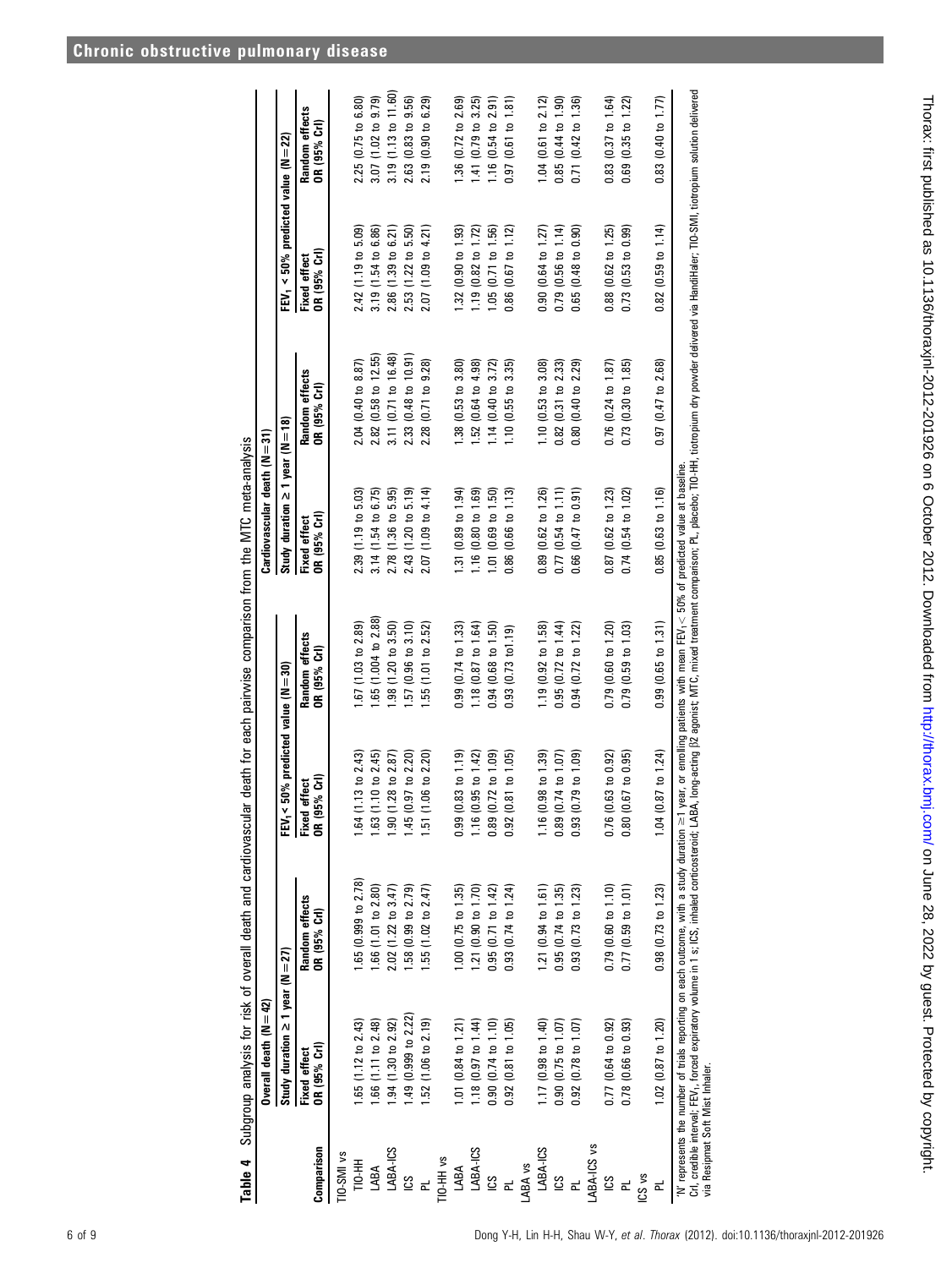| Comparison            | <b>TIO-SMI</b><br>daily<br>dose* | Overall death<br>(N=42)<br>OR (95% CrI) | Favor<br>TIO-SMI | Favor<br>comparator | Cardiovascular<br>death (N=31)<br>OR (95% CrI) | Favor<br><b>TIO-SMI</b> | Favor<br>comparator |
|-----------------------|----------------------------------|-----------------------------------------|------------------|---------------------|------------------------------------------------|-------------------------|---------------------|
| <b>Fixed effect</b>   |                                  |                                         |                  |                     |                                                |                         |                     |
| TIO-SMI vs            |                                  |                                         |                  |                     |                                                |                         |                     |
| <b>TIO-HH</b>         | 5                                | 1.59 (1.07 to 2.38)                     |                  |                     | 2.52 (1.25 to 5.31)                            |                         |                     |
|                       | 10                               | 2.32 (1.06 to 5.52)                     |                  |                     | 2.74 (0.21 to 84.71)                           |                         |                     |
| <b>LABA</b>           | 5                                | 1.57 (1.04 to 2.37)                     |                  |                     | 3.21 (1.57 to 6.91)                            |                         |                     |
|                       | 10                               | 2.30 (1.04 to 5.51)                     |                  |                     | 3.51 (0.27 to 112.30)                          |                         |                     |
| <b>LABA-ICS</b>       | 5                                | 1.84 (1.22 to 2.79)                     |                  |                     | 2.96 (1.45 to 6.35)                            |                         |                     |
|                       | 10                               | 2.69 (1.21 to 6.42)                     |                  |                     | 3.22 (0.25 to 103.10)                          |                         |                     |
| <b>ICS</b>            | 5                                | 1.42 (0.94 to 2.14)                     |                  |                     | 2.53 (1.24 to 5.39)                            |                         |                     |
|                       | 10                               | 2.08 (0.93 to 4.95)                     |                  |                     | 2.74 (0.21 to 85.93)                           |                         |                     |
| PL                    | 5                                | 1.46 (1.01 to 2.14)                     |                  |                     | 2.18 (1.15 to 4.41)                            |                         |                     |
|                       | 10                               | $2.14(0.98 \text{ to } 5.03)$           |                  |                     | 2.37 (0.19 to 74.62)                           |                         |                     |
| <b>Random effects</b> |                                  |                                         |                  |                     |                                                |                         |                     |
| TIO-SMI vs            |                                  |                                         |                  |                     |                                                |                         |                     |
| TIO-HH                | 5                                | 1.59 (0.98 to 2.65)                     |                  |                     | 2.37 (0.78 to 7.32)                            |                         |                     |
|                       | 10                               | 2.28 (1.01 to 5.79)                     |                  |                     | 2.38 (0.15 to 89.70)                           |                         |                     |
| <b>LABA</b>           | 5                                | 1.54 (0.94 to 2.57)                     |                  |                     | 3.07 (0.99 to 9.46)                            |                         |                     |
|                       | 10                               | 2.22 (0.97 to 5.58)                     |                  |                     | 3.04 (0.18 to 117.50)                          |                         |                     |
| <b>LABA-ICS</b>       | 5                                | 1.86 (1.12 to 3.12)                     |                  |                     | 3.31 (1.15 to 11.46)                           |                         |                     |
|                       | 10                               | 2.65 (1.17 to 6.73)                     |                  |                     | 3.34 (0.21 to 126.90)                          |                         |                     |
| <b>ICS</b>            | 5                                | 1.48 (0.92 to 2.56)                     |                  |                     | 2.51 (0.81 to 7.95)                            |                         |                     |
|                       | 10                               | 2.13 (0.94 to 5.49)                     |                  |                     | 2.52 (0.15 to 97.79)                           |                         |                     |
| PL                    | 5                                | 1.48 (0.95 to 2.34)                     |                  |                     | 2.39 (0.97 to 6.97)                            |                         |                     |
|                       | 10                               | 2.12 (0.96 to 5.27)                     |                  |                     | 2.42 (0.16 to 88.97)                           |                         |                     |
|                       |                                  |                                         | 081125           | 2                   |                                                | 01 02<br>û.5            | $5-10$<br>1<br>2    |

Figure 3 Stratification analysis for risk of overall death and cardiovascular death for each pairwise comparison from the MTC meta-analysis, stratified by the daily dose of tiotropium Soft Mist Inhaler. \*The unit of daily dose is micrograms. CrI, credible interval; ICS, inhaled corticosteroid; LABA, longacting b2 agonist; MTC, mixed treatment comparison; PL, placebo; TIO-HH, tiotropium dry powder delivered via HandiHaler; TIO-SMI, tiotropium solution delivered via Resipmat Soft Mist Inhaler.

Inhaler compared with placebo were up to 3.2-fold for overall death and 8.6-fold for cardiovascular death in patients with cardiac rhythm disorders.<sup>7</sup> However, this substantial risk was not detected in patients without cardiac dysrhythmias.<sup>7</sup> <sup>8</sup> Further studies, such as well designed randomised controlled trials with a head-to-head comparison of different formulations and doses of tiotropium $31$  are warranted to clarify these hypotheses.

## Safety of tiotropium HandiHaler, LABA and LABA-ICS

Despite the potential harm of LABA among patients with asthma, we found no excess risk of LABA in patients with COPD. LABA tended to have a non-significant increased risk compared with LABA-ICS; however, the estimate was imprecise, with a likely inflated type I error due to multiple statistical tests. Meanwhile, we observed that tiotropium HandiHaler posed a nearly 80% increased risk of overall death when directly compared with LABA-ICS, although the result was based on one trial and became non-significant in the MTC analysis. A large population-based cohort study reported that tiotropium HandiHaler was associated with an excess risk of overall death versus LABA (HR 1.14; 95% CI 1.09 to 1.19).<sup>32</sup> However, it was noted that more patients in the LABA group combined ICS use during the study period. Considering all the evidence, LABA-ICS may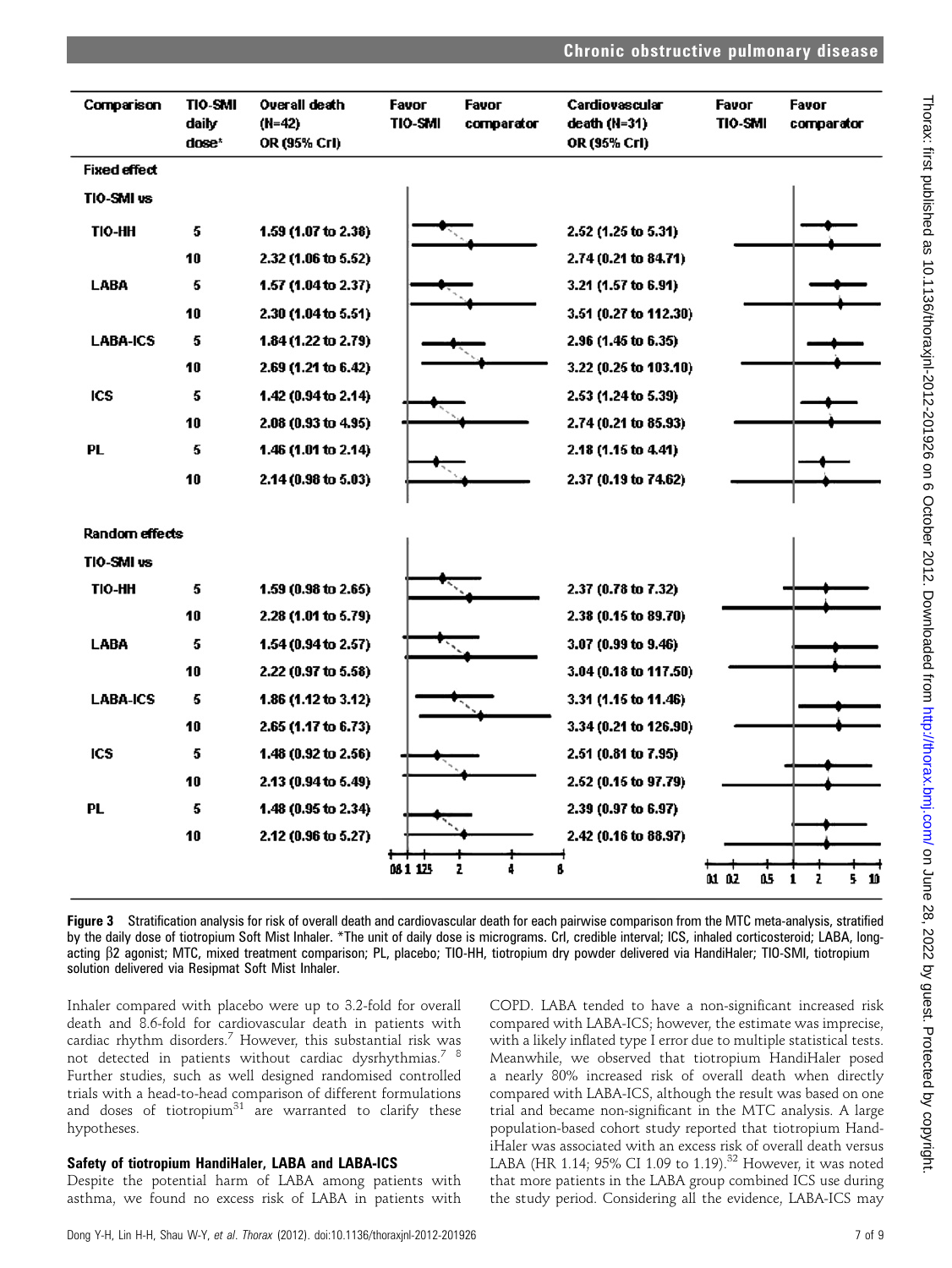be associated with the lowest risk profile. Further studies are needed to identify optimal therapeutic combinations and regimes for treating patients with COPD.

#### Limitations

Our study has limitations. First, the validity of our MTC metaanalysis relies on the assumptions of similarity of demographic characteristics across trials and homogeneity of each relative treatment effect.<sup>33</sup> In our study, despite some variation, demographic characteristics were generally similar and the  $I<sup>2</sup>$  statistic was minimal. To manage possible trial heterogeneities in the MTC meta-analysis, we used the random effects model and the meta-regression and yielded similar findings. Risk estimates were also consistent between direct comparison and MTC metaanalyses in terms of directions and magnitudes. All these approaches enhanced the validity of our study. However, we cannot rule out the influences from unmeasured covariates. Given rare events and few trials for some comparisons, statistical heterogeneity or publication bias is likely underpowered. We should also note that the difference in OR between direct comparison and MTC meta-analyses was particularly apparent in the comparisons of tiotropium HandiHaler versus LABA or LABA-ICS, which may be associated with the small number of trials involved in these comparisons.<sup>34</sup> Second, several trials were prevalent-user designs<sup>W8 W20</sup> or designed for investigating ICS withdrawal effects rather than treatment effects. Notably, a high percentage of subjects combined LABA or ICS use in tiotropium trials. Our sensitivity analysis and meta-regression adjustment for percentage of concomitant use of LABA or ICS did not change the main findings. However, further studies are necessary to clarify the standalone or add-on effects of these drugs taking into account these complicated elements. Third, all included trials excluded patients with significant diseases and half of them excluded patients with specific cardiovascular morbidities. This may limit the generalisability of our findings to frailer populations in real practice. Fourth, few tiotropium Soft Mist Inhaler trials were involved in our study and precluded further exploration, such as the dose-response effect. Fifth, cardiovascular death was a sparse, non-predefined outcome and without a homogeneous definition across trials. This may result in imprecise estimates and outcome misclassification is possible. However, we constructed this composite endpoint according to the international recognised Medical Dictionary for Regulatory Activities definition. The analysis restricted to trials with objective adjudication of cause of death also provided similar results to the main analysis. Finally, in our included trials, the withdrawal rates were variable across treatment groups, with the lowest value in the tiotropium Soft Mist Inhaler group. This may raise concerns of overestimating the relative risk of tiotropium Soft Mist Inhaler due to underestimating the mortality of placebo and other active treatments.<sup>35</sup> However, the proportions of lost to follow-up were low across treatment groups. Moreover, vital status information was ascertained in all placebo-controlled trials of tiotropium Soft Mist Inhaler, even for patients who withdrew early. Therefore, the unfavourable bias for tiotropium Soft Mist Inhaler should be limited.

#### Clinical implications and conclusions

In view of the safety spectrum for each inhaled medication, our results provide substantial implications for physicians. Tiotropium Soft Mist Inhaler was associated with a 50-90% increased risk of overall death and a twofold to threefold increased risk of cardiovascular death versus placebo and other inhaled medications. Until more evidence is available, physicians should use Tiotropium Soft Mist Inhaler with caution and the dose should not exceed the recommended daily dose. Alternative treatments may be considered in patients with severe COPD or with cardiac dysrhythmias.

Acknowledgements The authors would like to thank Dr Yu-Kang Tu (Association Professor, Graduate Institute of Epidemiology and Preventive Medicine, College of Public Health, National Taiwan University) for statistical consulting and Dr Kenneth R. Chapman (Director, Asthma & Airway Centre, University Health Network, Canada) for providing additional data.

Contributors Conception and design: YHD, HHL, WYS, CHC, MSL. Analysis of the data: YHD, YCW. Interpretation of the data: YHD, HHL, WYS, CHC, MSL. Drafting of the article: YHD, HHL, WYS, CHC, MSL. Statistical expertise: HHL, WYS, CHC, MSL. Obtaining funding: MSL. All the authors have read the manuscript, revised it critically for important intellectual content, and approved the final version.

**Funding** This study was in part supported by the Taiwan Department of Health grant DOH098-TD-D-113-098016, which did not play any role in the study design, literature search, study selection, collection and analysis of data, interpretation of results, or drafting of the manuscript.

#### Competing interests None.

Provenance and peer review Not commissioned; externally peer reviewed.

#### **REFERENCES**

- 1. World Health Organization. The Global Burden of Disease 2004 Update. http:// www.who.int/healthinfo/global\_burden\_disease/GBD\_report\_2004update\_full.pdf (accessed 28 Jul 2011).
- Global Initiative for Chronic Obstructive Lung Disease. Global Strategy for the Diagnosis, Management and Prevention of Chronic Obstructive Pulmonary Diseases. 2010. http://www.goldcopd.org/guidelines-publications-reviewed-2010.html (accessed 28 Jul 2011).
- 3. Singh S, Loke YK, Furberg CD. Inhaled anticholinergics and risk of major adverse cardiovascular events in patients with chronic obstructive pulmonary disease: a systematic review and meta-analysis. JAMA 2008;300:1439-50.
- **Cazzola M, Matera MG, Donner CF. Inhaled beta2-adrenoceptor agonists:** cardiovascular safety in patients with obstructive lung disease. Drugs  $2005:65:1595 - 610$
- 5. **Curkendall SM,** DeLuise C, Jones JK, et al. Cardiovascular disease in patients with chronic obstructive pulmonary disease, Saskatchewan Canada cardiovascular disease in COPD patients. Ann Epidemiol 2006;16:63-70.
- 6. Sidney S, Sorel M, Quesenberry CP Jr, et al. COPD and incident cardiovascular disease hospitalizations and mortality: Kaiser Permanente Medical Care Program.  $Check 2005:128:2068 - 75.$
- US Food and Drug Administration. Clinical Briefing Document: NDA 21-395. Tiotropium Bromide-Pulmonary Allergy Drugs Advisory Committee Meeting. 2009. http://www.fda.gov/downloads/AdvisoryCommittees/CommitteesMeetingMaterials/ Drugs/Pulmonary-AllergyDrugsAdvisoryCommittee/UCM190463.pdf (accessed 28 Jul 2011).
- 8. Boehringer Ingelheim. Briefing Document: Tiotropium-Pulmonary Allergy Drugs Advisory Committee. 2009. http://www.fda.gov/downloads/AdvisoryCommittees/ CommitteesMeetingMaterials/Drugs/Pulmonary -AllergyDrugsAdvisoryCommittee/ UCM190466.pdf (accessed 28 Jul 2011).
- US Food and Drug Administration. Follow-up to the October 2008 Updated Early Communication About An Ongoing Safety Review of Tiotropium (marketed as Spiriva® HandiHaler®). http://www.fda.gov/Drugs/DrugSafety/PostmarketDrug SafetyInformationforPatientsandProviders/DrugSafetyInformationfor HeathcareProfessionals/ucm197429.htm (accessed 28 Jul 2011).
- 10. Voshaar T, Lapidus R, Maleki-Yazdi R, et al. A randomized study of tiotropium Respimat<sup>®</sup> Soft Mist<sup>™</sup> inhaler vs ipratropium pMDI in COPD. Respir Med 2008;102:32-41.
- 11. Singh S, Loke YK, Enright PL, et al. Mortality associated with tiotropium mist inhaler in patients with chronic obstructive pulmonary disease: systematic review and meta-analysis of randomized controlled trials. BMJ 2011;342:d3215.
- Nelson HS, Weiss ST, Bleecker ER, et al. The Salmeterol Multicenter Asthma Research Trial: a comparison of usual pharmacotherapy for asthma or usual pharmacotherapy plus salmeterol. Chest  $2006; 129:15-26$ .
- 13. US Food and Drug Administration. Drug Safety Communication: New Safety Requirements for Long-Acting Inhaled Asthma Medications Called Long-Acting Beta-Agonists (LABAs). http://www.fda.gov/Drugs/DrugSafety/PostmarketDrug SafetyInformationforPatientsandProviders/UCM200776.htm (accessed 28 Jul 2011).
- 14. **Kliber A,** Lynd LD, Sin DD. The effects of long-acting bronchodilators on total mortality in patients with stable chronic obstructive pulmonary disease. Respir Res 2010;11:56.
- 15. Rodrigo GJ, Nannini LJ, Rodriguez-Roisin R. Safety of long-acting beta-agonists in stable COPD: a systematic review. Chest 2008;133:1079-87.
- 16. **Nannini LJ,** Cates CJ, Lasserson TJ, et al. Combined corticosteroid and long-acting beta-agonist in one inhaler versus placebo for chronic obstructive pulmonary disease. Cochrane Database Syst Rev 2007;(4):CD003794.